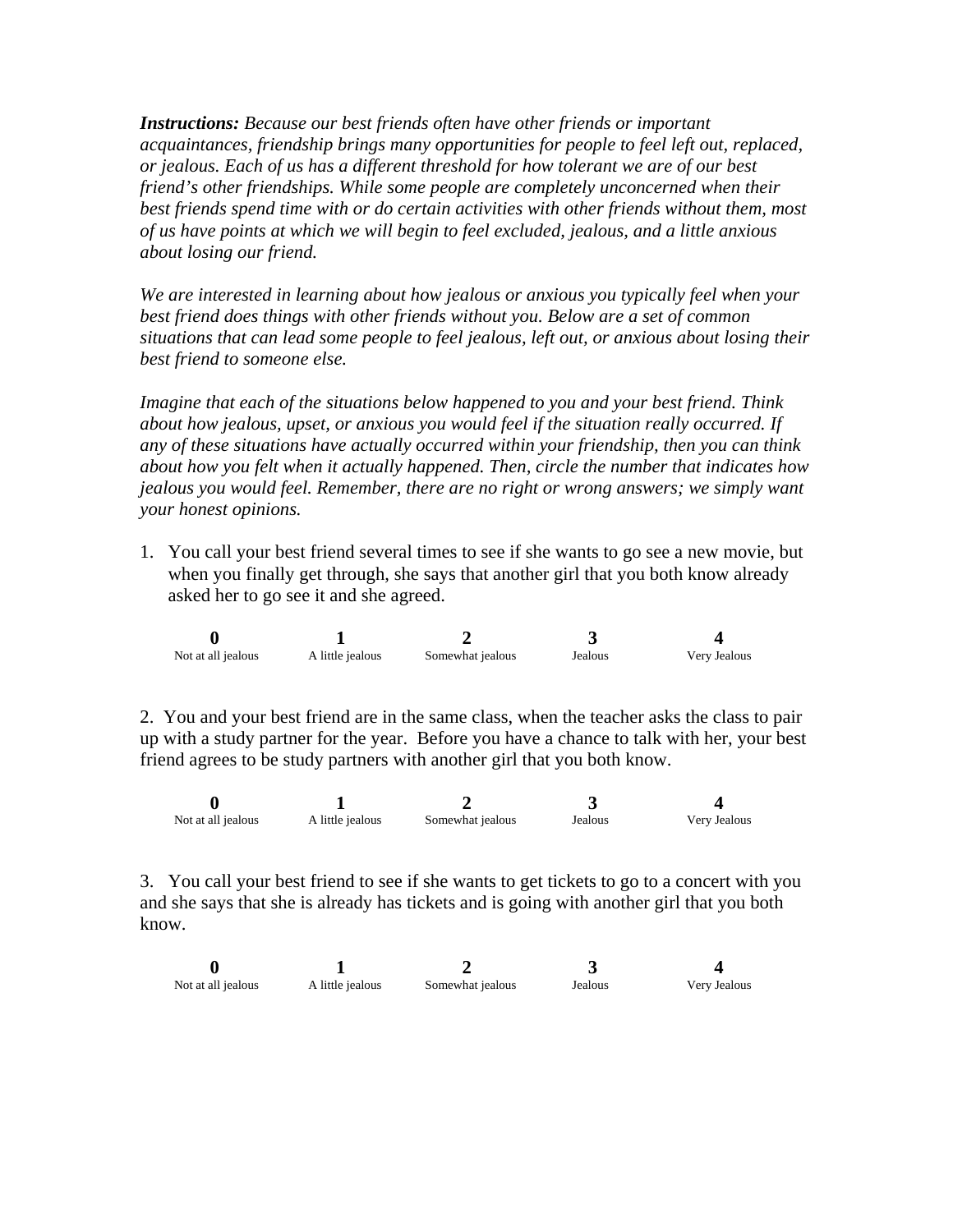4. You walk into the library and see your best friend and another girl that you both know talking, joking, and making plans to get together later when their classes are over.

| Not at all jealous | A little jealous | Somewhat jealous | Jealous | Very Jealous |
|--------------------|------------------|------------------|---------|--------------|

5. You find out that your best friend went to the opening of a new music store with another girl that you both know, when you and your best friend had talked about going together as soon as it opens.

| Not at all jealous | A little jealous | Somewhat jealous | Jealous | Very Jealous |
|--------------------|------------------|------------------|---------|--------------|

6. You find out that your best friend got into a big fight with her parents, and she called another girl that you both know for advice and did not talk to you.

| Not at all jealous | A little jealous | Somewhat jealous | Jealous | Very Jealous |
|--------------------|------------------|------------------|---------|--------------|

7. Your best friend is assigned to work on a project with another girl that you both know and they start spending a lot of time together.

| Not at all jealous | A little jealous | Somewhat jealous | Jealous | Very Jealous |
|--------------------|------------------|------------------|---------|--------------|

8. Your best friend's birthday is coming up, and you find out that another girl that you both know is planning a cool surprise party for her.

| Not at all jealous | A little jealous | Somewhat jealous | Jealous | Very Jealous |
|--------------------|------------------|------------------|---------|--------------|

9. Your best friend joins a team or club without you, and she starts spending a lot of time with another girl that you both know who is also on that team or club.

| Not at all jealous | A little jealous | Somewhat jealous | Jealous | Very Jealous |
|--------------------|------------------|------------------|---------|--------------|

10. Your best friend has a secret that she tells to another girl that you both know before she tells the secret to you.

| Not at all jealous | A little jealous | Somewhat jealous | Jealous | Very Jealous |
|--------------------|------------------|------------------|---------|--------------|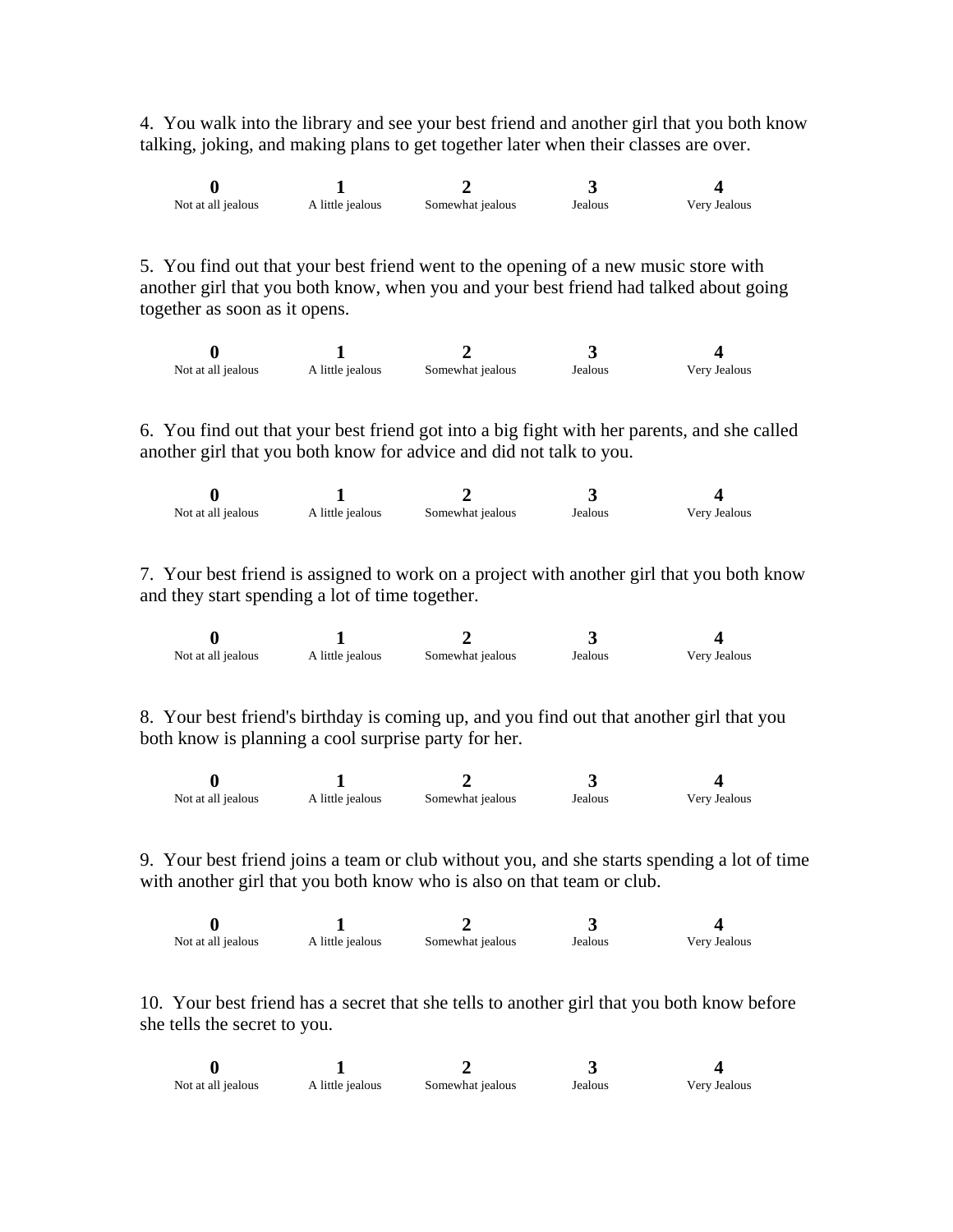11. You give your best friend a gift for her birthday, but she hardly notices because she is so excited and surprised about a gift she got from another girl that you both know.

| Not at all jealous | A little jealous | Somewhat jealous | Jealous | Very Jealous |
|--------------------|------------------|------------------|---------|--------------|

12. You and your best friend always check over each other's assignments and papers for classes before turning them in, but this time you overhear another girl you both know offering to check over your friend's work for her.

| Not at all jealous | A little jealous | Somewhat jealous | Jealous | Very Jealous |
|--------------------|------------------|------------------|---------|--------------|

13. You overhear another girl that both you and your best friend know talking in the cafeteria. You hear her tell someone that she and your best friend are best friends.

| Not at all jealous | A little jealous | Somewhat jealous | Jealous | Very Jealous |
|--------------------|------------------|------------------|---------|--------------|

14. You call your best friend to see what's up and if she has made plans for the evening and she says that she can't talk right now because another girl that you both know stopped by and they are going out to dinner.

| Not at all jealous | A little jealous | Somewhat jealous | Jealous | Very Jealous |
|--------------------|------------------|------------------|---------|--------------|

15. Your best friend and another girl that you know go on a weekend camping and hiking trip together.

| Not at all jealous | A little jealous | Somewhat jealous | Jealous | Very Jealous |
|--------------------|------------------|------------------|---------|--------------|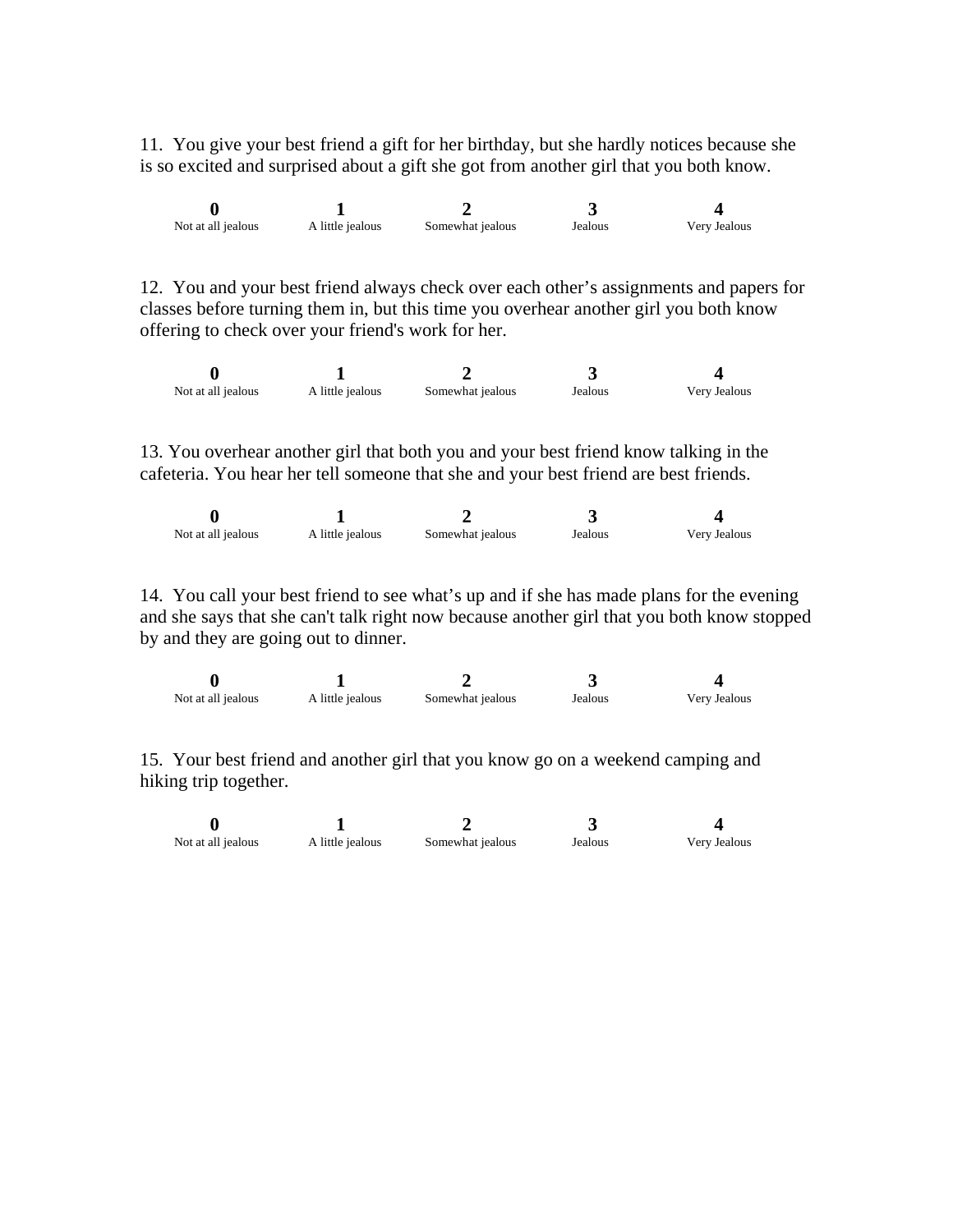*Instructions: Because our best friends often have other friends or important acquaintances, friendship brings many opportunities for people to feel left out, replaced, or jealous. Each of us has a different threshold for how tolerant we are of our best friend's other friendships. While some people are completely unconcerned when their best friends spend time with or do certain activities with other friends without them, most of us have points at which we will begin to feel excluded, jealous, and a little anxious about losing our friend.* 

*We are interested in learning about how jealous or anxious you typically feel when your best friend does things with other friends without you. Below are a set of common situations that can lead some people to feel jealous, left out, or anxious about losing their best friend to someone else.* 

*Imagine that each of the situations below happened to you and your best friend. Think about how jealous, upset, or anxious you would feel if the situation really occurred. If any of these situations have actually occurred within your friendship, then you can think about how you felt when it actually happened. Then, circle the number that indicates how jealous you would feel. Remember, there are no right or wrong answers; we simply want your honest opinions.*

1. You call your best friend several times to see if he wants to go see a new movie, but when you finally get through, he says that another guy that you both know already asked him to go see it and he agreed.

| Not at all jealous | A little jealous | Somewhat jealous | Jealous | Very Jealous |
|--------------------|------------------|------------------|---------|--------------|

2. You and your best friend are in the same class, when the teacher asks the class to pair up with a study partner for the year. Before you have a chance to talk with him, your best friend agrees to be study partners with another guy that you both know.

| Not at all jealous | A little jealous | Somewhat jealous | Jealous | Very Jealous |
|--------------------|------------------|------------------|---------|--------------|

3. You call your best friend to see if he wants to get tickets to go to a concert with you and he says that he is already has tickets and is going with another guy that you both know.

| Not at all jealous | A little jealous | Somewhat jealous | Jealous | Very Jealous |
|--------------------|------------------|------------------|---------|--------------|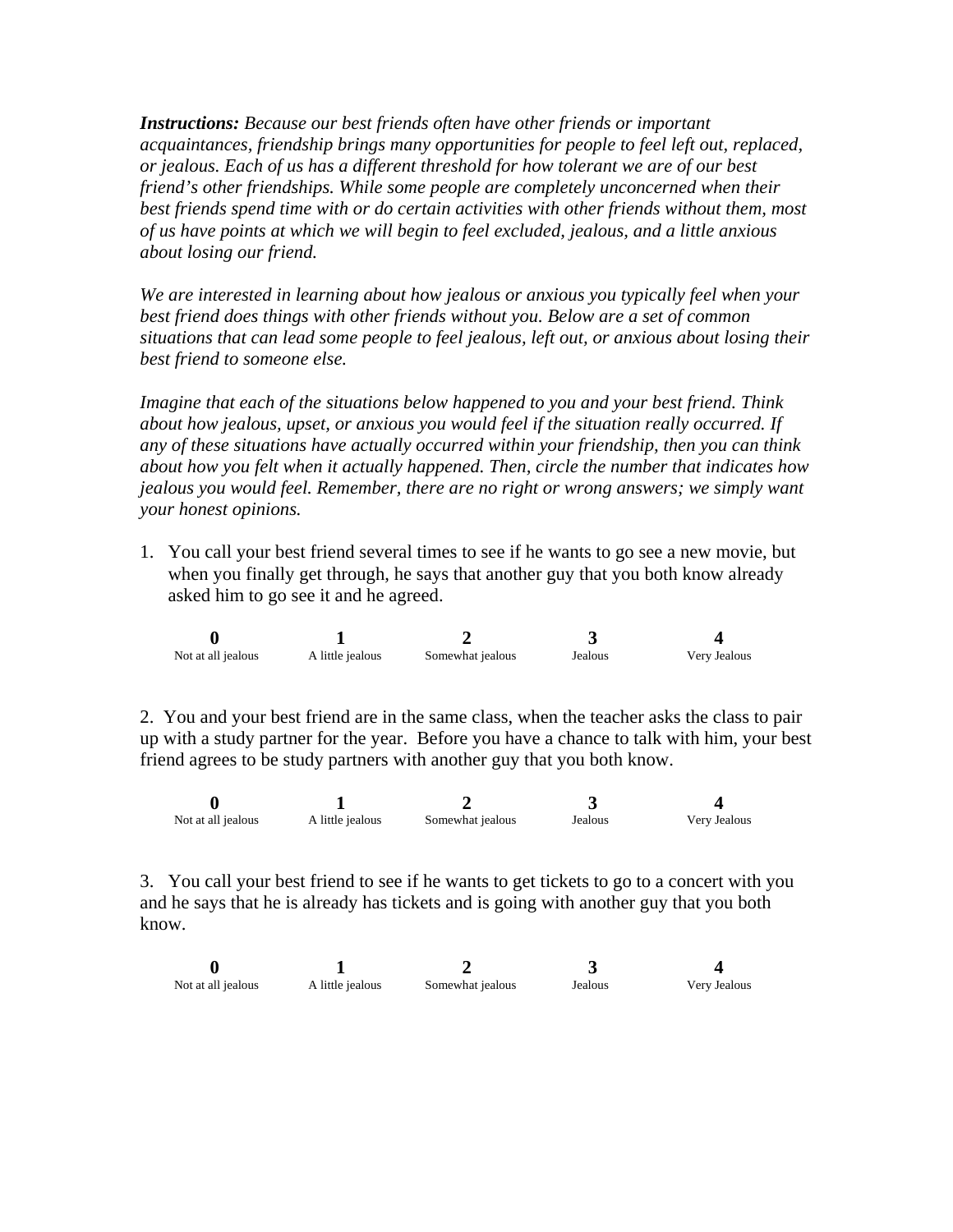4. You walk into the library and see your best friend and another guy that you both know talking, joking, and making plans to get together later when their classes are over.

| Not at all jealous | A little jealous | Somewhat jealous | Jealous | Very Jealous |
|--------------------|------------------|------------------|---------|--------------|

5. You find out that your best friend went to the opening of a new music store with another guy that you both know, when you and your best friend had talked about going together as soon as it opens.

| Not at all jealous | A little jealous | Somewhat jealous | Jealous | Very Jealous |
|--------------------|------------------|------------------|---------|--------------|

6. You find out that your best friend got into a big fight with him parents, and he called another guy that you both know for advice and did not talk to you.

| Not at all jealous | A little jealous | Somewhat jealous | Jealous | Verv Jealous |
|--------------------|------------------|------------------|---------|--------------|

7. Your best friend is assigned to work on a project with another guy that you both know and they start spending a lot of time together.

| Not at all jealous | A little jealous | Somewhat jealous | Jealous | Very Jealous |
|--------------------|------------------|------------------|---------|--------------|

8. Your best friend's birthday is coming up, and you find out that another guy that you both know is planning a cool surprise party for him.

| Not at all jealous | A little jealous | Somewhat jealous | Jealous | Very Jealous |
|--------------------|------------------|------------------|---------|--------------|

9. Your best friend joins a team or club without you, and he starts spending a lot of time with another guy that you both know who is also on that team or club.

| Not at all jealous | A little jealous | Somewhat jealous | Jealous | Very Jealous |
|--------------------|------------------|------------------|---------|--------------|

10. Your best friend has a secret that he tells to another guy that you both know before he tells the secret to you.

| Not at all jealous | A little jealous | Somewhat jealous | Jealous | Very Jealous |
|--------------------|------------------|------------------|---------|--------------|